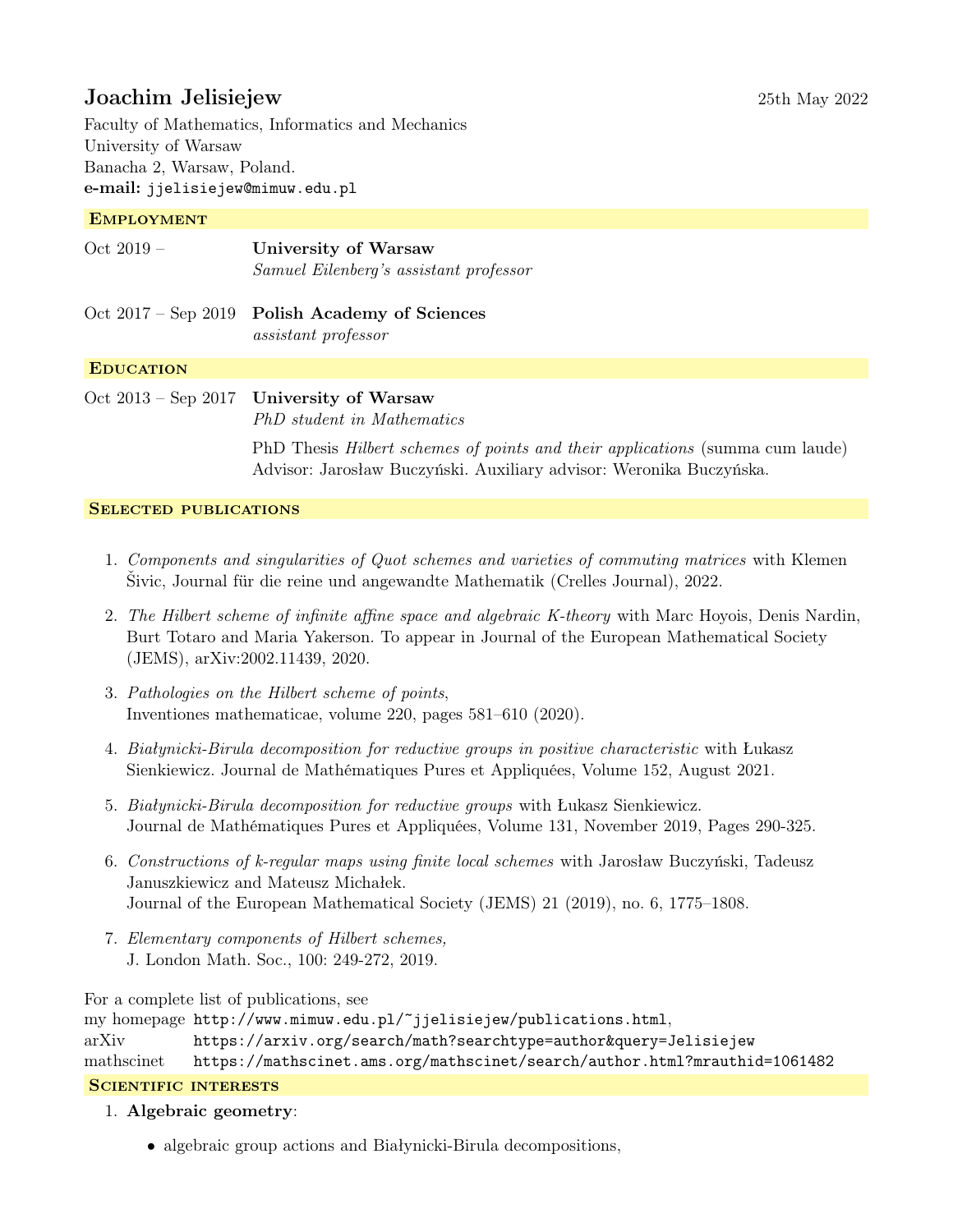- moduli spaces, in particular Hilbert schemes of points on higher dimensional smooth varieties and applications to algebraic homotopy theory,
- secant varieties and their applications, tensors.
- 2. Commutative algebra: Gorenstein rings and duality, Macaulay's inverse systems, Waring, cactus and smoothable ranks, syzygies of finite algebras.
- 3. Applied algebra: computational complexity of matrix multiplication.

#### Conferences and scientific cooperation

| March 2022                              | Invitation MFO institute workshop                                                        |
|-----------------------------------------|------------------------------------------------------------------------------------------|
| October 2021                            | Seminar talk at IST, Vienna                                                              |
| October 2021                            | Talk at Tensor Days workshop                                                             |
| August 2021                             | Invited talk at SIAM meeting's session                                                   |
| May 2021                                | Seminar talk at University of Stanford                                                   |
| Apr 2021                                | Seminar talk at University of Trento                                                     |
| Jan 2021                                | Seminar talk at University of Stockholm                                                  |
| Dec 2020                                | Seminar talk at University of Kostanz                                                    |
| Nov 2020                                | Seminar talk at Texas A&M                                                                |
| Oct 2020                                | Seminar talk at Mumbay                                                                   |
| 14 Apr 2020                             | Zoom seminar at Texas A&M, USA                                                           |
| 7 Apr 2020                              | Zoom seminar at Texas A&M, USA                                                           |
| $3-5$ Feb $2020$                        | EPFL visit, invitation for a series of lectures                                          |
| 22-28 Sep 2019                          | Toric varieties workshop in MFO institute (invitation only, invited talk),               |
|                                         | Oberwolfach, Germany                                                                     |
| 8-22 Sep 2019                           | <i>Scientific cooperation with Mateusz Michalek</i> , Leipzig, Germany                   |
| $2-7$ Sep 2019                          | 100 years of Polish Math Society congress (invited talk at special session,              |
|                                         | Cracow, Poland                                                                           |
| Jul 2019                                | <i>Scientific cooperation with Maria Yakerson</i> , Warsaw, Poland                       |
| Jun 2019                                | Derived Categories, Warsaw, Poland                                                       |
| Jan $2019\,$                            | <i>Scientific visit to Mateusz Michalek</i> , Leipzig, Germany (seminar talk)            |
| Nov 2018                                | <i>Workshop on T-varieties</i> , Warsaw, Poland, <i>(invited talk)</i>                   |
| Sep 2018                                | Meeting of Polish-Italian Math Societies, Wroclaw, Poland and Algebraic                  |
|                                         | Geometry                                                                                 |
| June 2018                               | <i>Scientific visit to Alex Constantinescu</i> , Berlin                                  |
| June 2018                               | <i>Scientific visit to Roberto Notari</i> , Milano                                       |
| 18-22 Sep 2017                          | 8 Forum of Polish Mathematicians, Lublin (invited talk at the arithmetic                 |
|                                         | geometry session).                                                                       |
| $5$ May $-$ 8 Jul 2017                  | Deformations in Turin, Torino (contributed talk).                                        |
| $27$ May $-3$ Jun $2017$                | Scientific visit to Maria E. Rossi and Shreedevi Masuti, Genova.                         |
| 12 Aug $-$ 11 Sep 2016                  | Combinatorial Algebraic Geometry semester at Fields Institute, Toronto, Ca-              |
|                                         | nada.                                                                                    |
| $28$ Nov – $2$ Dec $2016$               | Algebra Geometry Meeting, Barcelona (invited talk).                                      |
| $20 \text{ Aug} - 3 \text{ Sep } 2016$  | <i>Bernd Sturmfels'</i> apprenticeships at <i>Combinatorial Algebraic Geometry</i> , To- |
|                                         | ronto, Canada.                                                                           |
| $15 \text{ Aug} - 19 \text{ Aug } 2016$ | Introductory workshop at Combinatorial Algebraic Geometry, Toronto, Ca-                  |
|                                         | nada.                                                                                    |
| $1$ – $4$ Jul $2015\,$                  | <i>Theory and applications of syzygies</i> on the occasion of Frank-Olaf Schreyer's      |
|                                         | 60th birthday, Saarbrücken, Germany.                                                     |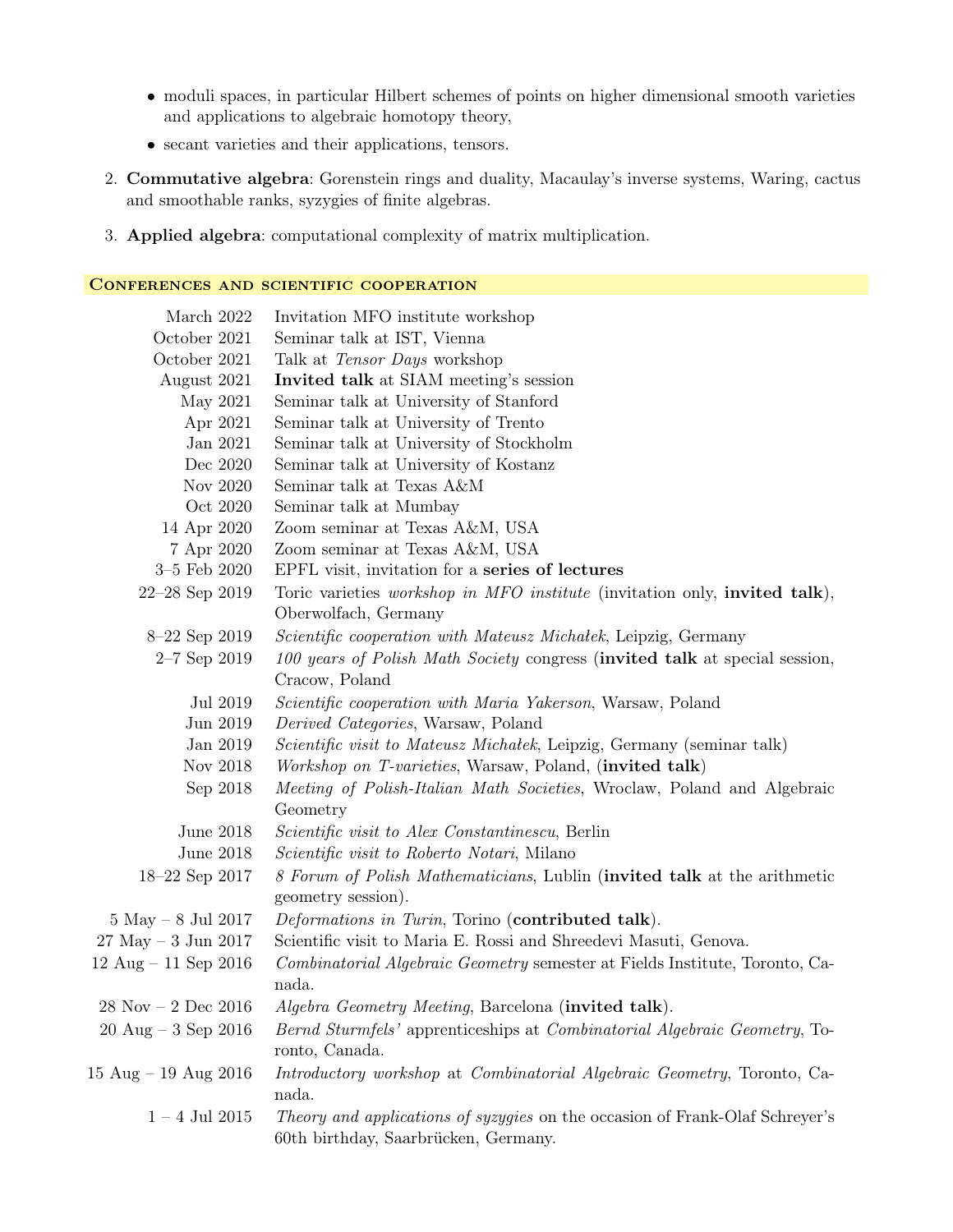| $28 - 30$ Jun $2015$                   | Scientific meeting with J. Elias on Artin Gorenstein algebras, Barcelona.                                                                    |
|----------------------------------------|----------------------------------------------------------------------------------------------------------------------------------------------|
| $25 - 26$ Jun 2015                     | Scientific meeting with Maria E. Rossi on Artin Gorenstein algebras, Genova.                                                                 |
| $19 - 24$ Jun 2015                     | Scientific cooperation with G. Casnati and R. Notari on smoothability of                                                                     |
|                                        | zero-dimensional schemes, Torino.                                                                                                            |
| $14 - 19$ Jun $2015$                   | $AGaFe$ conference in honour of Philippe Ellia, Ferrara.                                                                                     |
| $9 - 14$ Jun 2015                      | AMS-EMS-SPM meeting in Porto, Portugal (invited talk on a special ses-<br>sion).                                                             |
| $16 - 20$ Jun 2014                     | Nordfjordeid Summer school 2014: Toric degenerations and mirror symmetry,<br>Nordfjordeid, Norway.                                           |
| $7 - 11$ Apr 2014                      | Scientific visit to Bonn.                                                                                                                    |
| $26 \text{ Feb} - 4 \text{ Mar } 2014$ | Scientific cooperation with G. Casnati and R. Notari on smoothability of<br>zero-dimensional schemes, Warsaw.                                |
| $23 - 26$ Nov 2013                     | Scientific visit to A.A. Iarrobino, Northeastern University, Boston, MA, USA.                                                                |
| $18 - 22$ Nov 2013                     | Graduate Workshop on Geometry of Hilbert schemes, Stony Brook, NY, USA<br>(contributed talk).                                                |
| $1 - 7$ Sep 2013                       | 36th Autumn School Power sum decompositions and apolarity, a geometric<br><i>approach</i> , <i>Lukecin</i> , <i>Poland</i> (organiser).      |
| $14 - 20$ Jul 2013                     | Classical Aspects of Ring Theory and Module Theory, Bedlewo, Poland.                                                                         |
| $27 - 31$ May 2013                     | Syzygies in Berlin summer school of Freie Universität Berlin, Berlin.                                                                        |
| $15 - 22$ May 2013                     | Scientific cooperation with G. Casnati and R. Notari on smoothability of<br>zero-dimensional schemes, Politechnico di Torino, Torino, Italy. |
| $16$ – $24$ Jan $2013\,$               | Scientific cooperation with G. Casnati and R. Notari on smoothability of<br>zero-dimensional schemes, Politechnico di Torino, Torino, Italy. |
| $23 - 29$ Sep 2012                     | 35th Autumn School Subgroups of Cremona groups, Lukecin, Poland.                                                                             |
| $8 - 14$ Jul 2012                      | SMI Summer Course Tensors: Waring problems and Geometric Complexity<br><i>Theory</i> , Cortona, Italy.                                       |
| $17 - 24$ Sep 2011                     | 34th Autumn School Geometric Invariant Theory, old and new., Łukęcin,<br>Poland.                                                             |

## PRIZES AND HONOURS

| 2021            | Scholarship for outstanding young scientists, Minister of Education, Poland                                                                             |
|-----------------|---------------------------------------------------------------------------------------------------------------------------------------------------------|
| 2021            | Rector of University of Warsaw prize, University of Warsaw<br>https://www.uw.edu.pl/wp-content/uploads/2021/04/wyroz%CC%<br>87nienia-rektora-2021-1.pdf |
| 2020            | <b>START</b> scholarship, Foundation for Polish Science                                                                                                 |
| 2019            | <b>Kuratowski's prize, IMPAN and Polish Math Society</b><br>www.impan.pl/pl/wydarzenia/nagrody/nagroda-kazimierza-kuratowskiego.                        |
| 2018            | Prime Minister of Poland Prize for PhD,                                                                                                                 |
| <b>PROJECTS</b> |                                                                                                                                                         |
| $2021 -$        | Generalizations and applications of Białynicki-Birula decompositions,<br>Principal investigator, National Science Centre Sonata grant.                  |
| $2015 - 2017$   | Local geometry of the Hilbert scheme of points and its applications,<br>Principal investigator, National Science Centre Preludium grant.                |